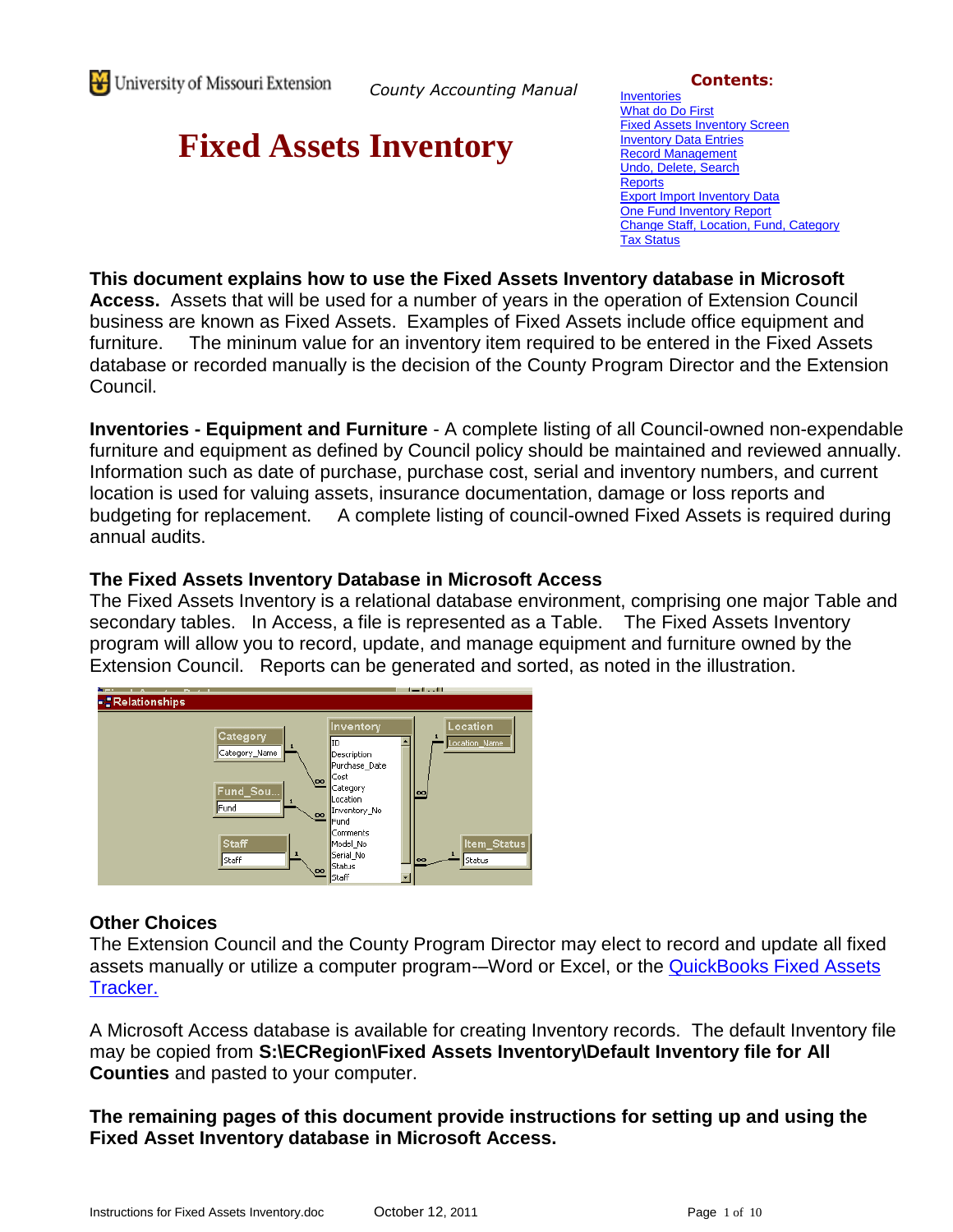# <span id="page-1-0"></span>**What You Need To Do First**

## <span id="page-1-1"></span>**Step 1. Create Folders**

- 1. Create a new folder, **Inventory**, to store your Fixed Assets Inventory database file. You can create the folder and store the data file in any location. C Q or R drives.
- 2. Create a new folder on the **Q: drive** with folder name **InventoryBackup** (no space, capital I and B). The folder must be created on the Q: drive with the following folder path and correct spelling **Q:\InventoryBackup.** Periodically, a backup copy of your inventory records will be copied to this location.
- 3. Copy and paste the default Fixed Assets Inventory file from the Share drive location **S:\ECRegion\Fixed Assets Inventory\Default Inventory file for Counties using Inventory for FIRST TIME** to the folder you created in Step 1.

Note: The other folder, *Default Inventory File for Counties with Exported Data*, will be used by counties who currently use the Microsoft Fixed Asset data file but need to update the software.

# **Step 2. Modify the Security Warning (one time adjustment)**

### **Open Microsoft Access from the Task Bar or the Start Button**

#### **Windows Vista User**

- Click the Microsoft **Access icon Contract the task bar (at bottom of monitor).** -or-
- Click the **Start** Button, Select **All Programs**, Scroll down and select **Microsoft Office**, Select **Microsoft Access 2007**.

#### **Windows 7 User**

- Click on the Microsot **Access icon A** on the task bar (at bottom of monitor). -or-
- Click the **Start** button, Select **All Programs**, Scroll down and select **Microsoft Office**, Select **Microsoft Access 2010**.

### **Modify the Security Warning**

#### **Windows Vista User**

- Click the **Microsoft Office ball** on top left corner of screen.
- Select **Access Option** at bottom right of the new screen. **Go to Step A**.

#### **Windows 7 User**

- Select **File** from the menu bar at top left corner of screen.
- Select **Options (or Privacy Options)** (towards bottom of left side bar). **Go to Step A.**
- **A.** On the left side bar, select **Trust Center**.
- **B.** On the right side, select **Trust Center Settings**.
- **C.** On the top left side, select **Trusted Locations**.
- **D.** At bottom of screen, place a checkmark preceding **"Allow Trusted Locations on my network .**



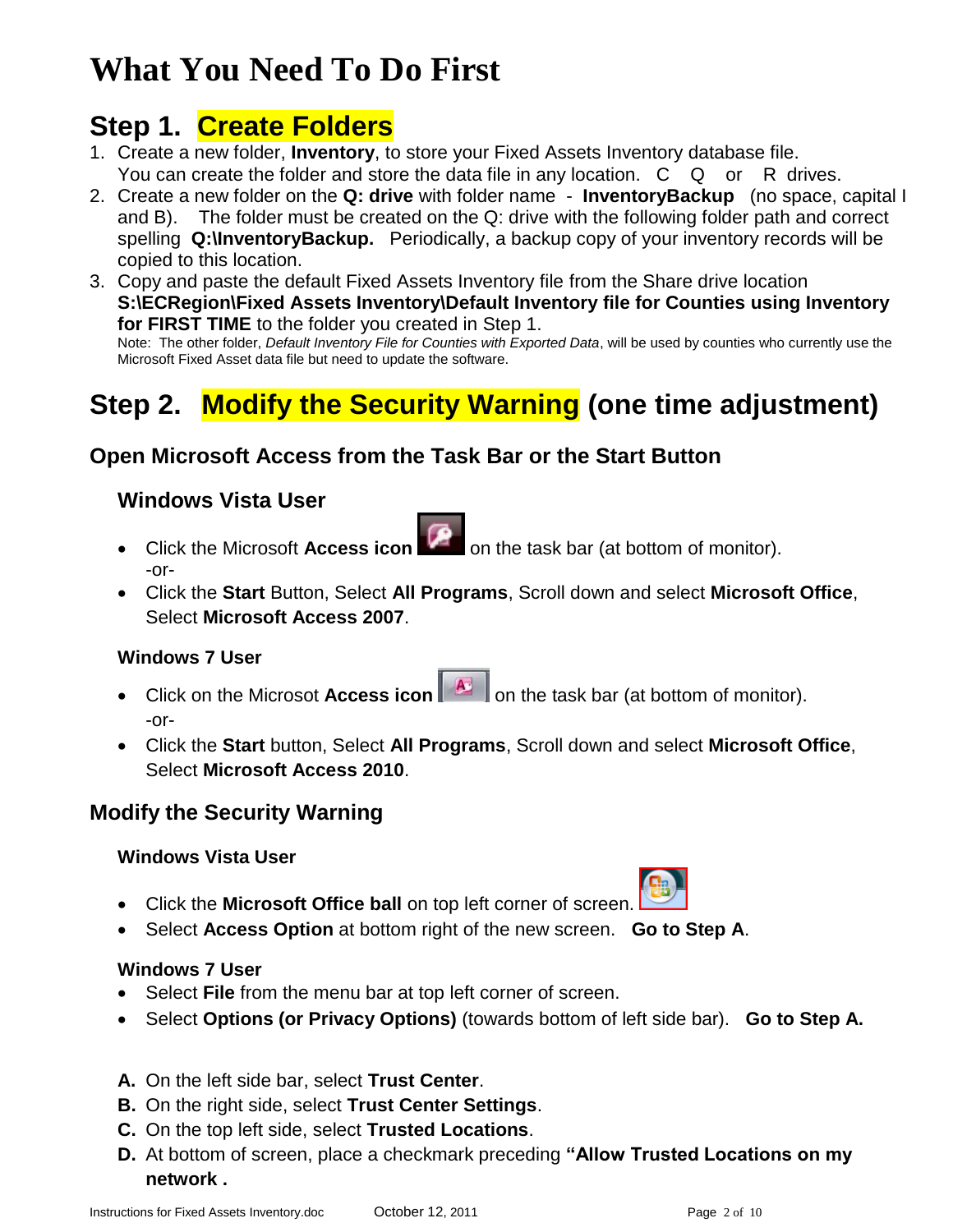#### **E.** Select **Add New Location button**.



- F. Select the **Browse button** and navigate to the **drive and folder path** where your Fixed Assets database is stored.
- **G.** Select the folder. Be sure the **folder name** appears in the Folder Name field at the bottom of the Browse screen.
- H. Click **OK.**
- **I.** Place a checkmark preceding "**Subfolders of this location are also trusted."**



- **J.** Click 3 **OK** buttons.
- **K. Close Microsoft Access**

## **Step 3. Create a Desktop Shortcut for the Fixed Assets Database**

- Open Computer or Windows Explorer and navigate to the drive and folder path where the Fixed Assets Database file is stored.
- Right click on your Fixed Assets Database file. Filename ends with **.accdb**
- Left Click on **Send To**
- Left Click on **Desktop (Create Shortcut)**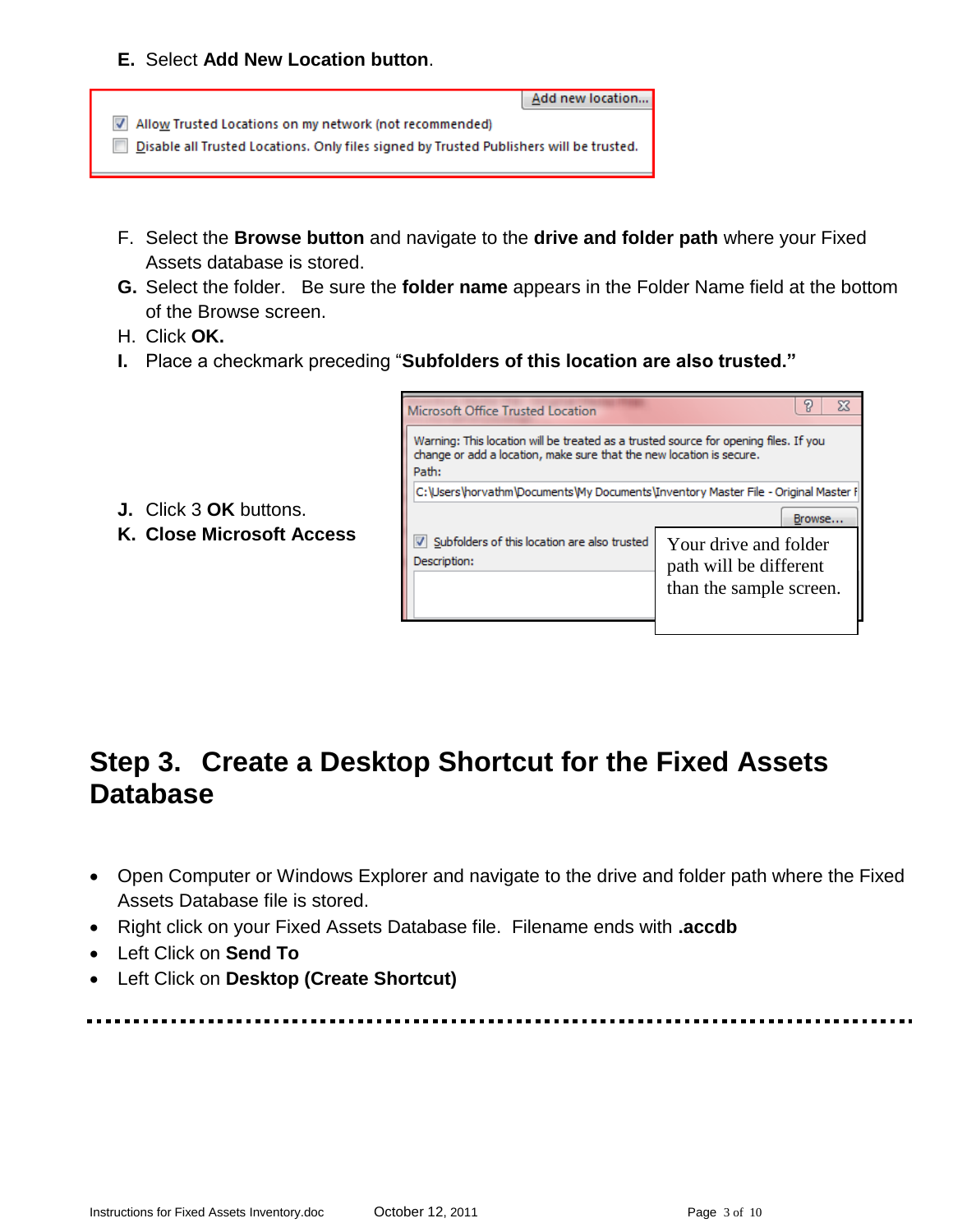## **Open and Use the Fixed Assets Database**

 $\rightarrow$  Use the **desktop shortcut** to open the Fixed Assets Database.

## **Enter Information for Location, Staff, Category, and Fund Sources**

New information for Location, Staff, Category, and Fund Source must be entered in the appropriate Form before creating inventory records.

| Add-Ins<br>Home                                                                                                                                                                                                                                                                                                                                                       | <b>Other Assets Menu</b>                                                  |                                                                                                                 |                                                                                                                                                                                                       |  |
|-----------------------------------------------------------------------------------------------------------------------------------------------------------------------------------------------------------------------------------------------------------------------------------------------------------------------------------------------------------------------|---------------------------------------------------------------------------|-----------------------------------------------------------------------------------------------------------------|-------------------------------------------------------------------------------------------------------------------------------------------------------------------------------------------------------|--|
| ■ Report-Staff ■ Report-Location ■ Report-Fund ■ Report-Category ■ Report- UOE Technology ■ Report-All Records ■ Report-Status ■ Export to MS Word ■ Export to MS Word ■ Export to MS Exp<br>■ List Staff ■ List Location ■ List Funds ■ List Categories ■ List All Records ●<br>Ba InventoryForm Ba Location_Form Ba Staff_Form Ba Category_Form Ba Fund_Source_Form |                                                                           | <b>Custom Toolbars</b>                                                                                          |                                                                                                                                                                                                       |  |
| <b>Replace the room numbers</b> with your own location descriptions.                                                                                                                                                                                                                                                                                                  |                                                                           | Location                                                                                                        |                                                                                                                                                                                                       |  |
| <b>Location_Name</b><br>Not Assigned<br>Room 1<br>Room 2<br>Room 3<br>Room 4<br>Room 5<br>Room 6<br>Room 7<br>Room 8<br>Room 9<br>Storage                                                                                                                                                                                                                             | <b>EB</b> Location Form<br>Location Name<br>List Locations<br>Record: H 4 | l-I⊡I×<br>Delete Record<br>$12$   $\blacktriangleright$   $\blacktriangleright$   $\blacktriangleright$   of 12 | A Location Item may be deleted if<br>no inventory records exist with the<br>location name.<br>Use "Not Assigned" when<br>appropriate. Do not delete or<br>change the "Not Assigned"<br>Location name. |  |
|                                                                                                                                                                                                                                                                                                                                                                       |                                                                           |                                                                                                                 | A Location or "Not Assigned" is<br>required for each inventory                                                                                                                                        |  |

## **Staff**

**record.**



Enter Last name only, except for duplicate names.

A Staff Name may be deleted if no inventory records exist with the staff

Use "Not Assigned" when appropriate. Do not delete or change the "Not Assigned" staff name.

**A Staff name or "Not Assigned" is required.**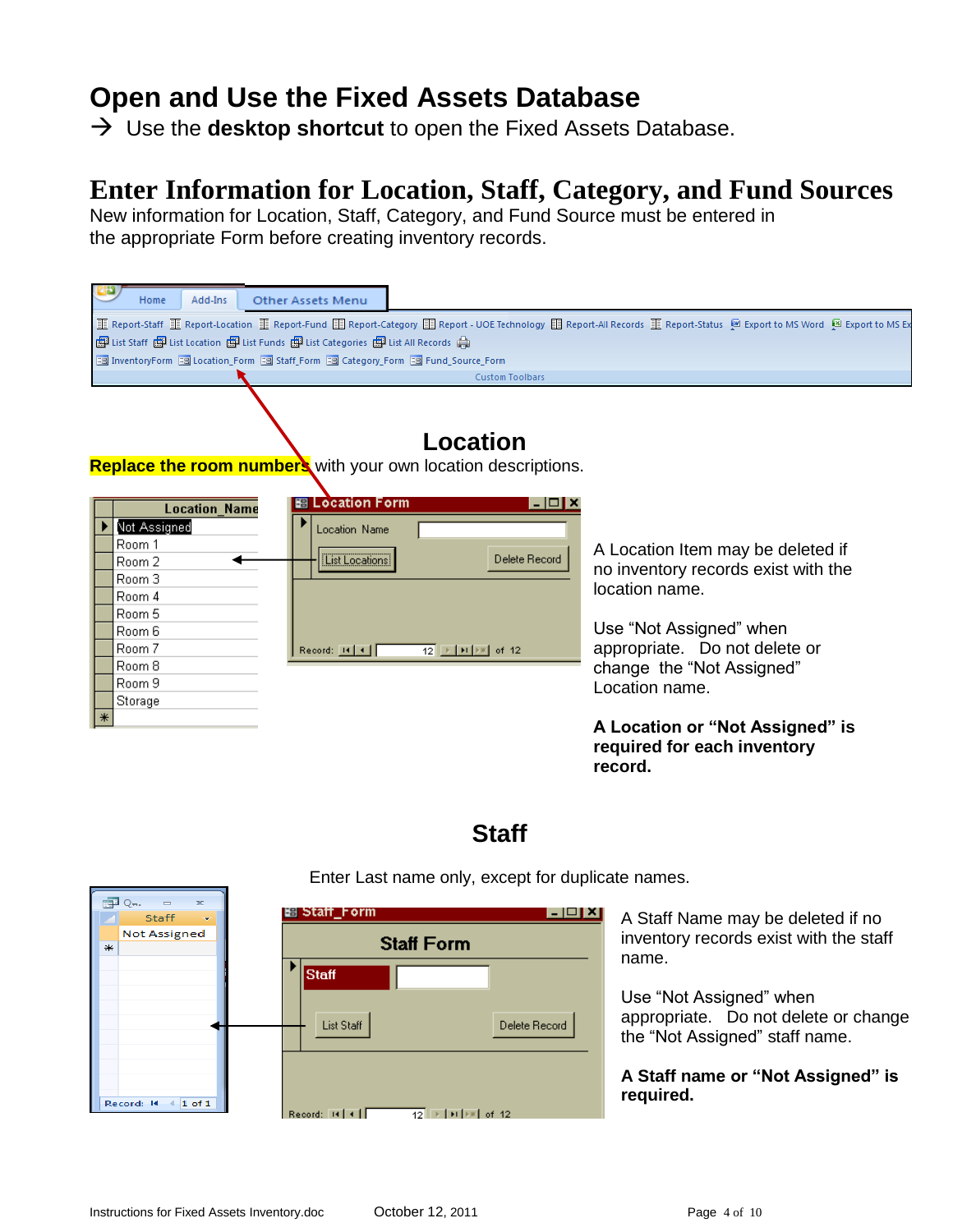## **Category**

Items for the **Category Table** were decided by the Fixed Assets committee. Additional category items may be added.



#### **Fund Sources**

Items for **Fund Sources** were decided by the Fixed Assets Committee. Additional items may be added.



A Fund item may be deleted if no inventory records exist with the Fund source name.

Use "Not Assigned" when appropriate. Do not delete or change the "Not Assigned" Fund name.

**A Fund Source or "Not Assigned" is required for each inventory record.**

**UOE** – formerly University Outreach and Extension. Currently, referred to as UME. This is equipment purchased by UME – University of Mo Extension.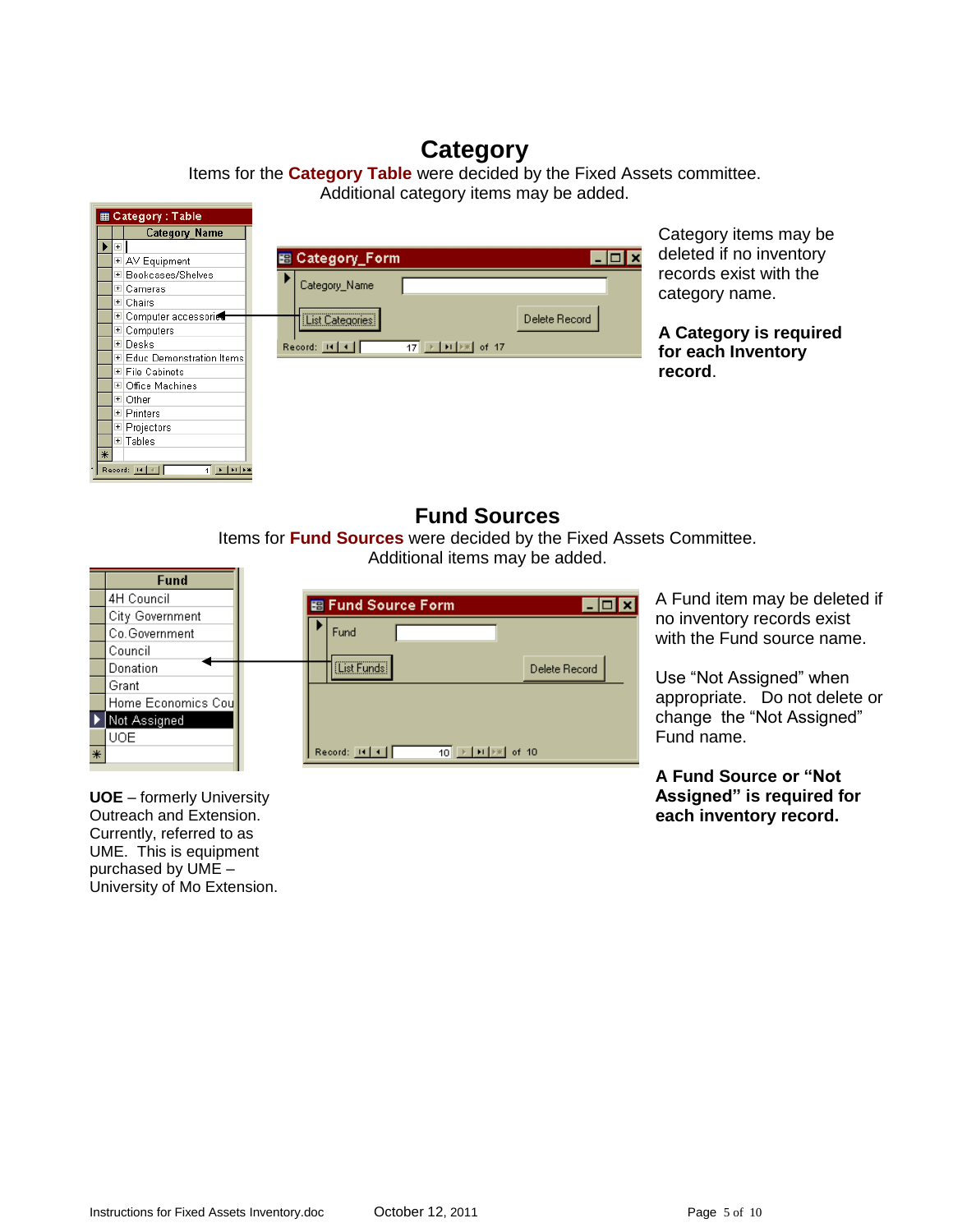## **Item Status**

Items for **Item Status** were decided by the Fixed Assets Committee. Additional Items may NOT be added.

Discarded/Surplus InActive InService Sold

There is no Status data entry screen.

Most Inventory items will be **InService** status. Therefore, the **default** will be **InService** for new records.

Items in storage or not in use may be classified as **InActive**.

Items that are **discarded or sold** may be reclassified as such or may be removed from the Inventory database.

## <span id="page-5-0"></span>**Fixed Assets inventory Screen**

Upon opening the **Fixed Assets** database file, the following screen displays the components of the Inventory Table.

**Note**: If an Inventory record does not include a staff name, a fund source, or a location name, the item will not be included on some reports.

| <b>Fixed Assets Inventory</b><br><b>Undo Record</b><br>Delete Record |
|----------------------------------------------------------------------|
|                                                                      |
| <b>Data Required</b><br>$\pmb{\pi}$                                  |
| $\pmb{\star}$                                                        |
| $\pmb{\times}$                                                       |
| $\mathbf{F}$<br>Category Required                                    |
| Location Required<br>$\mathbf{r}$ $\mathbf{x}$                       |
|                                                                      |
|                                                                      |
|                                                                      |
| $\mathbf{r}$<br><b>Fund Required</b>                                 |
| Staff Required<br>▼∥★                                                |
|                                                                      |
|                                                                      |
| 그의<br>InService                                                      |
| <b>W</b> No Filter<br>H Hi<br>Search                                 |
| Date Re-Assigned                                                     |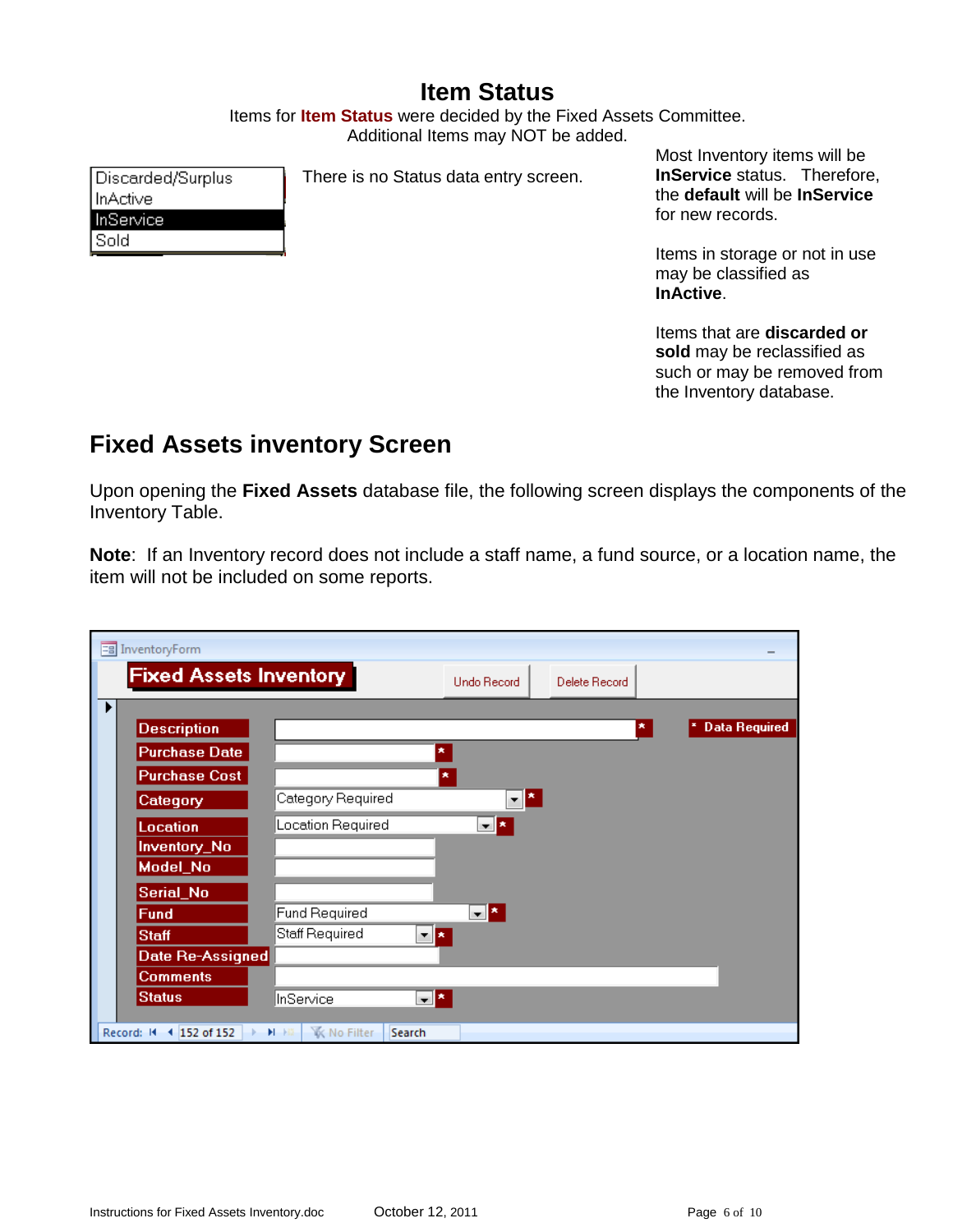|                                                                                                                                                                                                                                                                             |      |         | At the top of the screen                                                               |  |  | <b>UOE</b> – formerly University Outreach and<br>Extension. Currently, referred to as UME.<br>This is equipment purchased by UME - |  |
|-----------------------------------------------------------------------------------------------------------------------------------------------------------------------------------------------------------------------------------------------------------------------------|------|---------|----------------------------------------------------------------------------------------|--|--|------------------------------------------------------------------------------------------------------------------------------------|--|
|                                                                                                                                                                                                                                                                             | Home | Add-Ins | Other Assets Menu                                                                      |  |  | University of Mo Extension.                                                                                                        |  |
| I Report-Staff I Report-Location I Report-Fund I Report-Category I Report-UOE Technology I Report-All Records I Report-Status M Export to MS Word N Export to MS Word N Export to MS Ex<br>■ List Staff 图 List Location 图 List Funds 图 List Categories 图 List All Records ● |      |         |                                                                                        |  |  |                                                                                                                                    |  |
|                                                                                                                                                                                                                                                                             |      |         | <b>B</b> InventoryForm B Location Form B Staff Form B Category Form B Fund Source Form |  |  |                                                                                                                                    |  |

**Custom Toolbars** 

The **Add-Ins Tab** at top of screen displays the following features.

**First Row - Reports** sorted by… **Second Row - Lists Third Row - Forms**

#### The **Other Assets Menu** displays the following features.

|                | Export All Tables   Change Staff Name    | Change Category Name |
|----------------|------------------------------------------|----------------------|
|                | Import All Tables   Change Location Name |                      |
|                | One Fund Report   Change Fund Name       |                      |
| A Custom Group |                                          | 2nd Custom Group     |

For explanation of the above menu features, go to section, **[Other Assets Menu.](#page-8-0)**

## <span id="page-6-0"></span>**Enter Inventory Data**

An Inventory Record consists of various fields to describe the item, as illustrated in the Fixed Asset Inventory screen. An explanation of the Inventory fields follows. New Information for Staff, Location, Fund, and Category must be entered prior to creating Inventory Records.

| <b>Description</b>      | 50 Character limit                                                                                               | Data Required |                                                                                                                                             |
|-------------------------|------------------------------------------------------------------------------------------------------------------|---------------|---------------------------------------------------------------------------------------------------------------------------------------------|
| <b>Purchase Date</b>    | Date may be entered in<br>varous formats:<br>8/11/1994 or 8/11/94 or<br>Aug 11 1994 or 8/11 (if<br>current year) | Data Required | If purchase date is<br>unknown, enter the<br>same date for all items<br>that have no purchase<br>date, i.e. 01/01/1999, or<br>another date. |
| <b>Purchase Cost</b>    | Number field                                                                                                     | Data Required |                                                                                                                                             |
| Category                | Select from pull-down list                                                                                       | Data Required |                                                                                                                                             |
| Location                | Select from pull-down list                                                                                       | Data Required |                                                                                                                                             |
| <b>Inventory No</b>     | 20 character limit                                                                                               | Data Optional |                                                                                                                                             |
| <b>Serial No</b>        | 20 character limit                                                                                               | Data Optional |                                                                                                                                             |
| <b>Fund</b>             | Select from pull-down list                                                                                       | Data Required |                                                                                                                                             |
| <b>Staff</b>            | Select from pull-down list                                                                                       | Data Required |                                                                                                                                             |
| <b>Date Re-Assigned</b> | Date may be entered in<br>varous formats:<br>8/11/2008 or 8/11/94 or<br>Aug 11 1994 or 8/11 (if<br>current year) | Data Optional | Use when re-assigning an<br>inventory item to another<br>staff person.                                                                      |
| <b>Comments</b>         | 60 character limit                                                                                               | Data Optional | Use for additional<br>information about<br>inventory item                                                                                   |
| <b>Status</b>           | Select from pull-down list                                                                                       | Data Required | The default status is<br><i><b>Inservice.</b></i> Other status<br>types may be selected,<br>when appropriate.                               |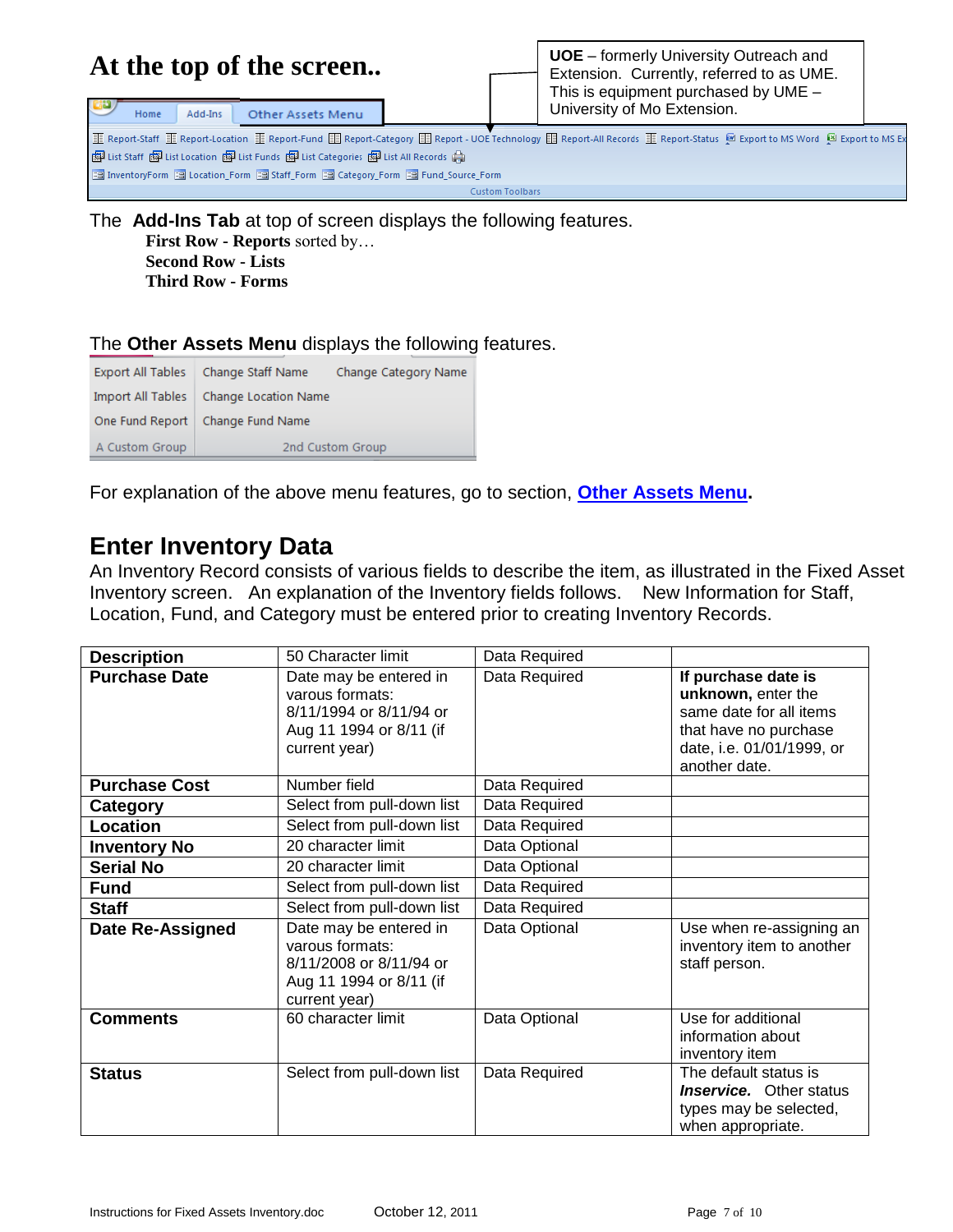## <span id="page-7-0"></span>**Record Management**

An **ID number** is included in the record structure but is not displayed on the Inventory Form. This ID number is required for maintaining the integrity of the relational tables – for example, to prevent a category, location, staff, or fund source from being deleted when in use in an existing inventory record.

The **Record number** displayed at the bottom of the Inventory Form represents the **sequence** of inventory records and is not the actual Inventory ID number.

| $Record:$ $R$ $\rightarrow$ |  |  |
|-----------------------------|--|--|

## <span id="page-7-1"></span>**Undo, Delete, Search (Find)**

| <b>EB</b> InventoryForm       |              |               |
|-------------------------------|--------------|---------------|
| <b>Fixed Assets Inventory</b> | Lindo Record | Delete Record |

**Undo Record** erases data entered in an **incomplete** inventory record that has not been saved.

**Delete Record** removes a **previously-saved** inventory record from the database.

#### **Search for Records**

There are 2 ways that fixed assets records may be searched.

**Method 1.** The newest and fastest method is at the bottom of each form.

At the bottom of any data entry form, use the search filter. Type a specific word or phrase that may be included in any field.

Record: II 4 1 of 4 ▶ ▶ ▶ ▶ ▶ | ۞ No Filter Search

#### **Method 2. LISTS – Another Way to Search for Inventory Records**

As illustrated below, you can search for an inventory record(s) by using one of the Lists buttons. The Lists display the inventory data in **draft format** and sorted by the Secondary Table: Staff, Location, Funds, Categories or displays all records.

图 List Staff 图 List Location 图 List Funds 图 List Categories 图 List All Records

#### You can **change the sort sequence** within a List..

- $\div$  Right clicking on the header of the column you wish to sort.
- <span id="page-7-2"></span>Left click on Sort ascending or Sort descending.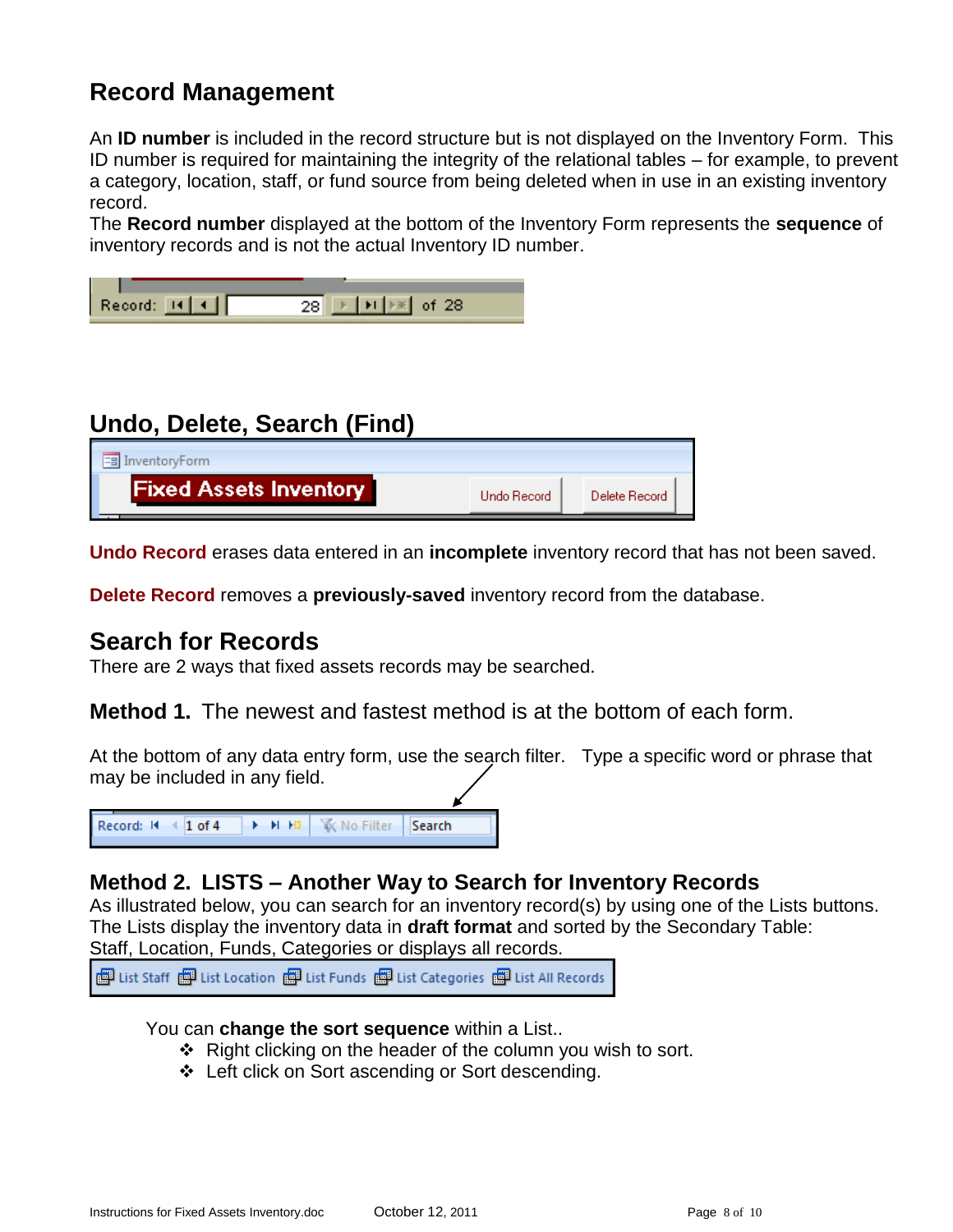| <b>Reports</b>                                                                                                                                                                                                                                                                                                                                   | <b>UOE</b> – formerly University Outreach and<br>Extension. Currently, referred to as UME.<br>This is equipment purchased by UME -<br>University of Mo Extension. |           |
|--------------------------------------------------------------------------------------------------------------------------------------------------------------------------------------------------------------------------------------------------------------------------------------------------------------------------------------------------|-------------------------------------------------------------------------------------------------------------------------------------------------------------------|-----------|
| Add-Ins<br>Home                                                                                                                                                                                                                                                                                                                                  |                                                                                                                                                                   | <b>EN</b> |
| ├ॾ Report-Staff 重 Report-Location 重 Report-Fund ■ Report-Category ■ Report - UOE Technology ■ Report-All Records 重 Report-Status ■ Export to MS Word ■ Export to MS Excel<br>■ List Staff ■ List Location ■ List Funds ■ List Categories ■ List All Records ●<br>图 InventoryForm 图 Location_Form 图 Staff_Form 图 Category_Form 图 Fund_Source_Form |                                                                                                                                                                   |           |

As noted above, Reports may be generated and sorted by: **Staff Location Fund Category UOE Technology All Records Status**

The **UOE Technology report** is programmed to look for items that are assigned to fund, UOE or UME, and the following categories: computers, computer accessories, printers, projectors.

Reports may be exported to **Word format**. Word does a good job of exporting and retaining heading and field formats, but removes the horizontal lines.

## <span id="page-8-0"></span>**Other Assets Menu**

Other Assets Menu

The Other Assets menu includes Export/Import Tables, UM Inventory Report, and quick changes for staff, location, fund, category.

### **Export /Import Inventory data**

**Export All Tables Import All Tables** One Fund Report A Custom Group

Under the **Other Assets Menu**, the **Export/Import feature** is used when a new update for the Inventory database is available. Data for Inventory, Staff, Location, Funds, and Category Tables are exported to **Q:\InventoryBackup**. The Import feature is used to import the exported data into a new Inventory database file.

Your Inventory, Staff, Location, funds, and Category tables are **exported automatically** each time you close the Inventory data entry screen. These 5 files will be stored in **Q:\InventoryBackup.** It is important that the folder name be spelled correctly. Refer to section, [Create folders,](#page-1-1) earlier in this document.

**Either Export method may be used:** From the Export Import menu or when closing the Inventory data entry form.

#### <span id="page-8-1"></span>**One Fund Inventory Report**

<span id="page-8-2"></span>A One-Fund Inventory report may be created and printed, for example UME, 4H, County, Grant, etc. It is important to be consistent in identifying the funding source for each inventory item. In the event, the regional or campus office requests a listing of all items purchased with University Extension funds, the item should be entered and recorded as UME or UOE.